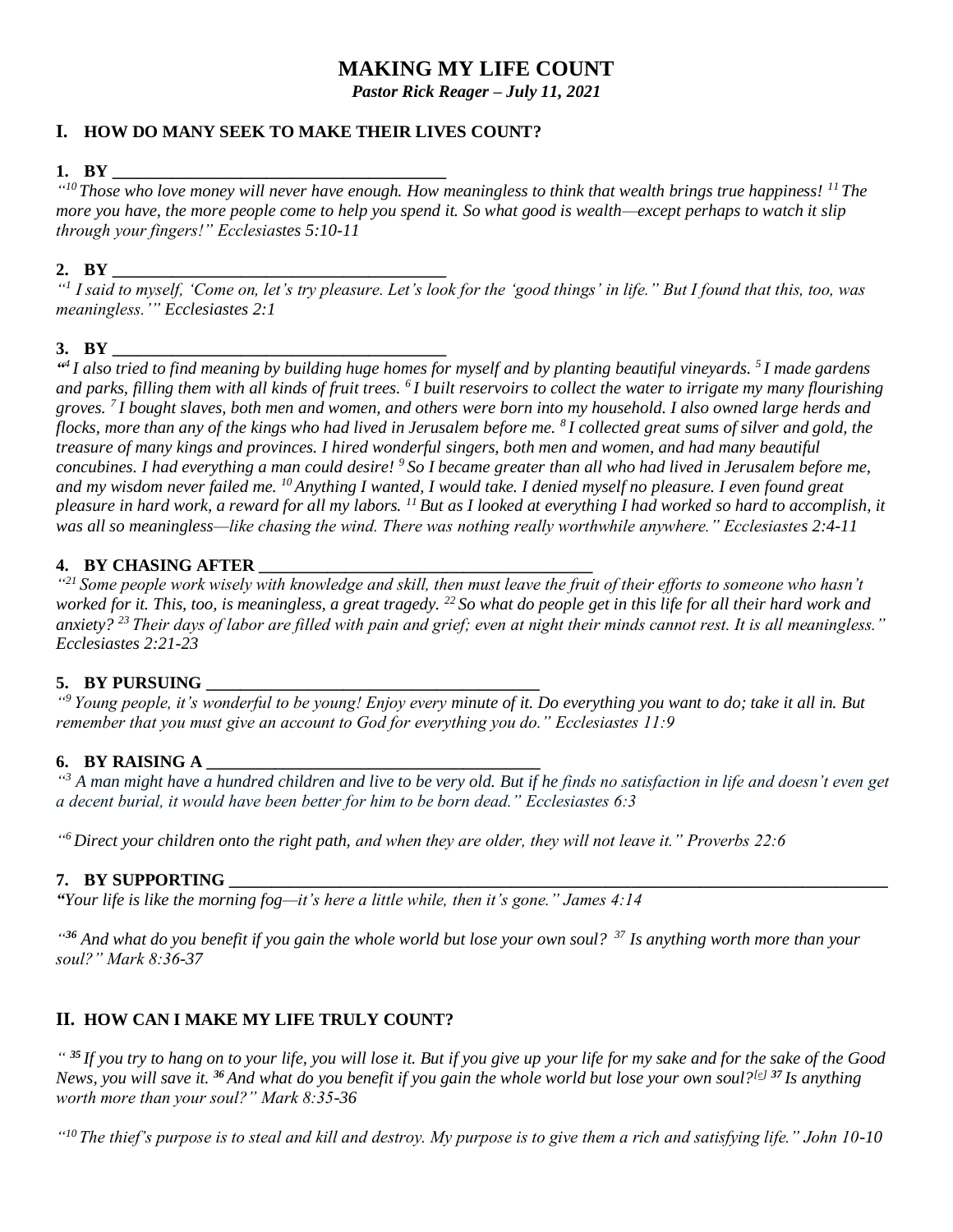**\_\_\_\_\_\_\_\_\_\_\_\_\_\_\_\_\_\_\_\_\_\_\_\_\_\_\_\_\_\_\_\_**

*" <sup>27</sup> 'You must love the Lord your God with all your heart, all your soul, all your strength, and all your mind.' And, 'Love your neighbor as yourself.'" Luke 10:27*

*" <sup>13</sup> Here now is my final conclusion: Fear God and obey his commands, for this is everyone's duty. <sup>14</sup> God will judge us for everything we do, including every secret thing, whether good or bad." Ecclesiastes 12:13-14*

#### **2. FOCUS MY LIFE ON \_\_\_\_\_\_\_\_\_\_\_\_\_\_\_\_\_\_\_\_\_\_\_\_\_\_\_\_\_\_\_\_\_\_\_\_\_\_\_\_\_\_\_\_\_\_\_\_\_\_\_\_\_\_\_\_\_\_\_\_\_\_\_**

*" <sup>19</sup> Don't store up treasures here on earth, where moths eat them and rust destroys them, and where thieves break in and steal. <sup>20</sup> Store your treasures in heaven, where moths and rust cannot destroy, and thieves do not break in and steal. <sup>21</sup> Wherever your treasure is, there the desires of your heart will also be." Matthew 6:19-21*

#### **KEY: I STORE UP TREASURES, BY INVESTING TIME/RESOURCES IN \_\_\_\_\_\_\_\_\_\_\_\_\_\_\_\_\_\_\_\_\_\_\_\_\_**

*" <sup>16</sup> "For this is how God loved the world: He gave his one and only Son, so that everyone who believes in him will not perish but have eternal life." John 3:16*

### **HOW TO INVEST IN PRODUCING LASTING FRUIT:**

**\_\_\_\_\_\_\_\_\_\_\_\_\_\_\_\_\_\_\_\_\_\_\_\_\_\_\_\_\_\_\_**

## **i. \_\_\_\_\_\_\_\_\_\_\_\_\_\_\_\_\_\_\_\_\_\_\_\_\_\_\_\_\_\_\_\_\_\_\_\_\_\_\_ WITH ALL MY AVAILABLE RESOURCES**

*" 4 Just as our bodies have many parts and each part has a special function, <sup>5</sup>so it is with Christ's body. We are many parts of one body, and we all belong to each other. <sup>6</sup> In his grace, God has given us different gifts for doing certain things well. So if God has given you the ability to prophesy, speak out with as much faith as God has given you. <sup>7</sup> If your gift is*  serving others, serve them well. If you are a teacher, teach well. <sup>8</sup> If your gift is to encourage others, be encouraging. If it is giving, give generously. If God has given you leadership ability, take the responsibility seriously. And if you have a gift *for showing kindness to others, do it gladly." Romans 12:4-8*

#### **HOW?**

#### **1. DISCOVER MY**

*" <sup>10</sup>God has given gifts to each of you from his great variety of spiritual gifts. Manage them well so that God's generosity can flow through you." 1 Peter 4:10*

#### **2. LOOK FOR & PRAY OVER \_\_\_\_\_\_\_\_\_\_\_\_\_\_\_\_\_\_\_\_\_\_\_\_\_\_\_\_**

*" <sup>10</sup> For God is not unjust. He will not forget how hard you have worked for him and how you have shown your love to him by caring for other believers, as you still do." Hebrews 6:10*

#### **3. \_\_\_\_\_\_\_\_\_\_\_\_\_\_\_\_\_\_\_\_\_\_\_\_\_\_\_\_\_\_\_\_\_\_\_\_\_\_\_USING \_\_\_\_\_\_\_\_\_\_\_\_\_\_\_\_\_\_\_\_\_\_\_\_\_\_\_\_\_\_\_\_\_\_\_\_\_\_\_**

*" <sup>11</sup>Now these are the gifts Christ gave to the church: the apostles, the prophets, the evangelists, and the pastors and teachers. <sup>12</sup> Their responsibility is to equip God's people to do his work and build up the church, the body of Christ." Ephesians 4:11-12*

#### **ii. LIVE OUT MY CALLING TO \_\_\_\_\_\_\_\_\_\_\_\_\_\_\_\_\_\_\_\_\_\_\_\_\_\_\_\_\_\_\_\_\_\_\_\_\_\_\_**

*" <sup>18</sup> Jesus came and told his disciples, "I have been given all authority in heaven and on earth. <sup>19</sup> Therefore, go and make disciples of all the nations, baptizing them in the name of the Father and the Son and the Holy Spirit. <sup>20</sup> Teach these new disciples to obey all the commands I have given you. And be sure of this: I am with you always, even to the end of the age." Matthew 28:18-20*

*" <sup>14</sup> But how can they call on him to save them unless they believe in him? And how can they believe in him if they have never heard about him? And how can they hear about him unless someone tells them? <sup>15</sup> And how will anyone go and tell them without being sent? That is why the Scriptures say, "How beautiful are the feet of messengers who bring good news!" Romans 10:14-15*